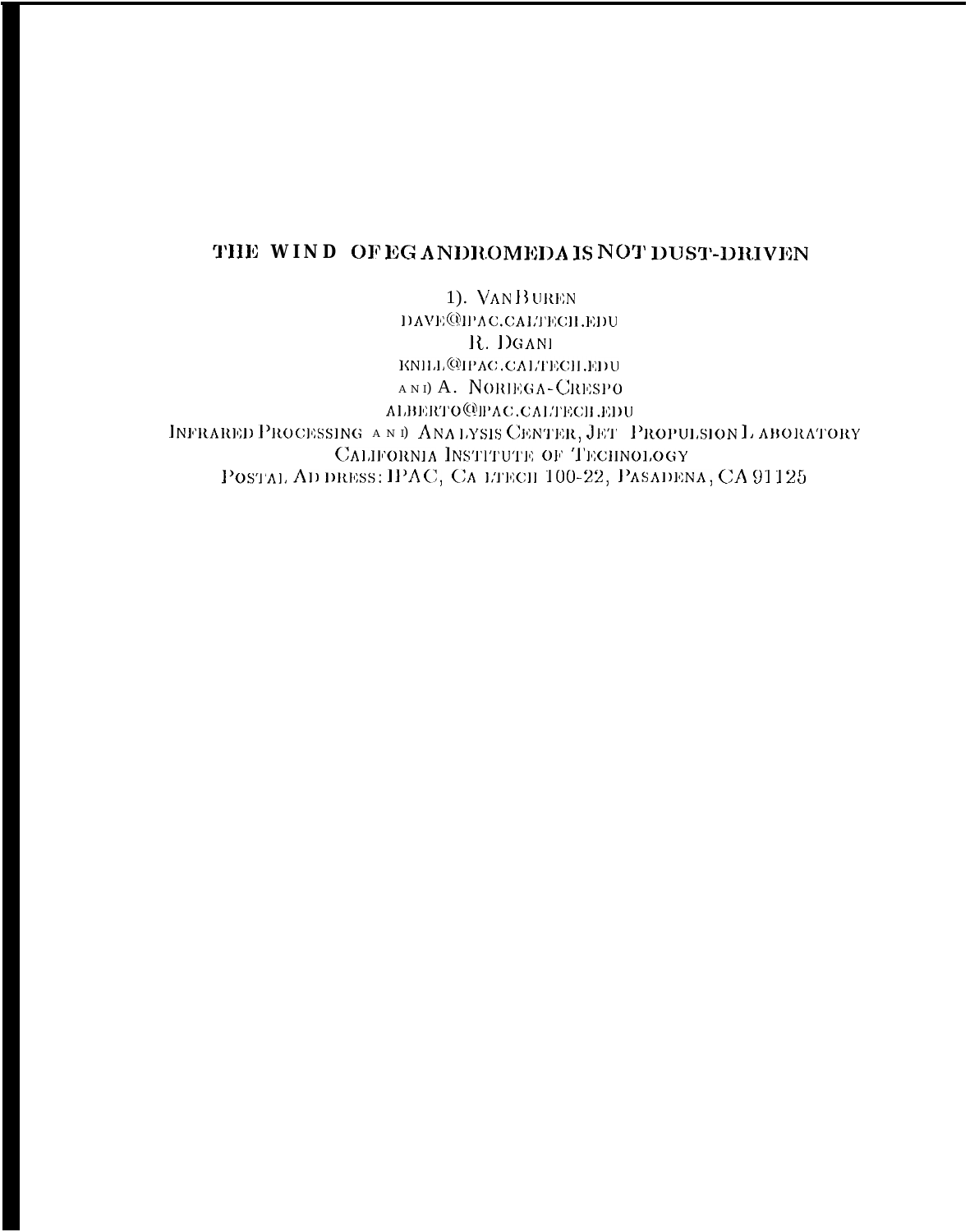## **ABSTRACT**

The symbiotic star EG And has recently been the subject of several studies investigating its wind properties. The red giant primary has been considered to have a wind driven by radiation pressure on dust, indeed, the derived wind velocity law fits this model. We point out here that there is no appreciable dust in the wind of EG And using constraints from extinction limits (IUE) from and far infrared fluxes (IRAS). An alternate mechanism must operate in this star. We suggest that the wind can be driven by the effect of the radiation on molecular lines.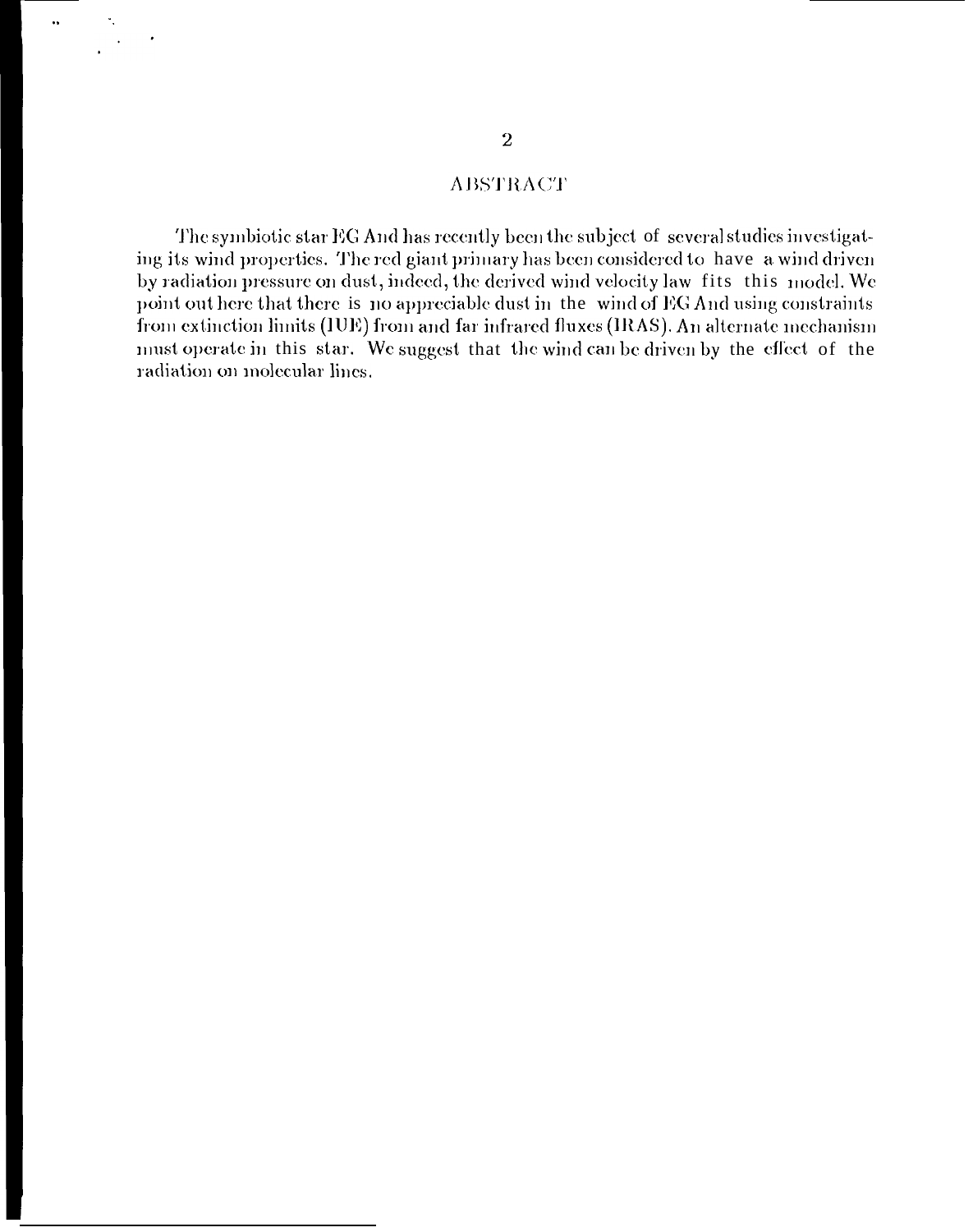### J. INTRODUCTION

Dust driven winds are believed to be the mass loss mechanism for late type giants (Salpeter 1974, Goldreich & Scoville 1976; Gail & Sedlmayr 1 987; Netzer & Elizur 1993, for a review on mass loss mechanisms in evolved stars see Lafon and Berruyer 1 991). Heavy elements condense Mow  $T \sim 1$  0001< forming dust which becomes accelerated by radiation pressure. Dust momentum is transferred to the gas by collisions. As the dust grains condense at low temperatures, the acceleration zone predicted by this mechanism is a few radii away from the stellar surface. Since the radiative transfer problem is coupled to the hydrodynamical problem, the solution of the complete problem is complicated.

An order of magnitude estimate for the dust optical depth needed to drive the wind can be obtained by simple arguments (e.g. Knapp 1986, Berruyer 1991, Netzer & Elizur 1993), ie the momentum semi in the wind was originally present in the radiation field. Then if  $\dot{M}$  is the mass loss rate,  $v_{\infty}$  is the asymptotic wind velocity, L is the bolometric stellar luminosity,  $\tau_{\infty}$  is the flux weighted nican dust optical depth of the acceleration zone and c is the speed of light this is expressed as (cf Mihalas 1978),

$$
\dot{M} = \frac{L\tau_{\infty}}{v_{\infty}c},
$$
\n
$$
= 2 \times 10^{-5} \left(\frac{L}{10^4 L_{\odot}}\right) \left(\frac{v_{\infty}}{10km \, s^{-1}}\right)^{-1} M_{\odot} yr^{-1}.
$$
\n
$$
(1)
$$

Substituting the values  $\dot{M}$  = 1 × 10<sup>-8</sup>  $M_{\odot}$  yr<sup>-1</sup>, L = 1000L<sub>(c)</sub> and  $v_{\infty}$  = 30 km s<sup>-1</sup>, assumed for EG And (see Vogel, Nussbaumer & Monier 1992), we obtain  $\tau_{\infty} \sim 0.01$ 

Vogel (1991) presented an empirical velocity law for the cool giant of EG And. The UV radiation from the hot component is Rayleigh scattered in the wind of the cool giant. The column density for Rayleigh scattering varies with the orbital phase and an empirical density structure is derived. Assuming a final velocity of 30 km s<sup>-1</sup> for the wind a mass loss rate  $\dot{M} \sim 10^{-8} M_{\odot} \text{ yr}^{-1}$  was derived for the cool giant. From the continuity equation and the density structure he derived a velocity law. The derived velocity law suggests a n arrow acceleration zone at a few stellar radii. This velocity law is consistent with the dust driven wind mechanism because dust cannot form closer to the stellar surface.

Wind velocities for field giants have long been known to be  $\sim 20 \cdot 30$  km s<sup>-1</sup> (see e.g. Linsky 1984) and therefore, it is assumed to be the case for the cool companion in symbiotic stars. For EG And high dispersion IUE and Ha spectroscopic observations indicate that the wind from the entire symbiotic system is  $\sim$  74 km s<sup>1</sup> (Oliversen, A1 derson, Stencel & Slovak 1985), and it could be as high as  $\sim$  150 km s<sup>-1</sup> (Stencel, private communication). The fact that in the CIV 1548/50 Å emission line, the  $1^1$ Cygni feature disappears during the eclipse of the primary (Oliversen et al. 1985), strongly suggests that this wind velocity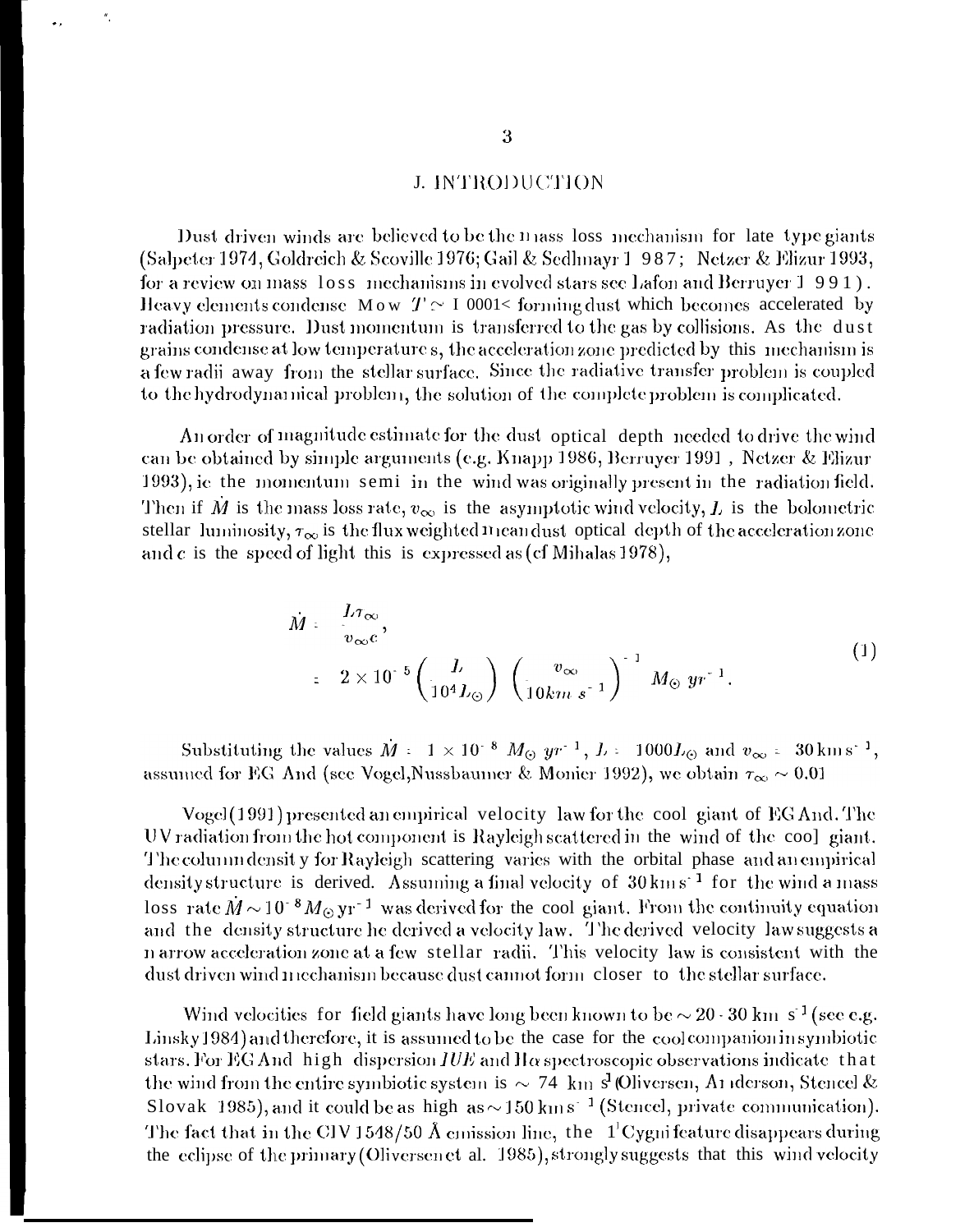refers to the hot companion. Although the effects of the cool wind are detected in the nebular lines as a function of phase (Pesce, Stencel & Oliversen 1987), the velocity of the cool wind has not been directly measured.

#### 2. NO D UST IN EG AND'S WIND

#### 2.110E Flux Incompatible With Dust

Archival 1 UE low dispersion spectra of EG And were analyzed by Vogel (1991). These data, takennear phase zero of the system when the white dwarf is viewed through the red giant's wind show the strong signature of 11 resonant absorption at Lyman  $\alpha$  and Rayleigh scattering off atomic hydrogen at longer wavelengths. At phase 0.04 the estimated hydrogen column in the wind is  $10^{24}$  cm<sup>2</sup>, w 'ich would imply at normal dust to gas ratios an ultraviolet extinction of thousands of magnitudes.

Knapp (1 985) obtained a dust to gas ratio of 1.5X10- $^3$  for carbon stars and  $5\times10^{-3}$  for oxygen stars. The mere fact that Rayleigh scattering is important precludes a dust to gas ratio this large, given that for the dust mechanism to operate the (cool star) flux-weighted mean dust optical depth must be of the order of 0.01. Applying a typical dust extinction curve, the 1500 A optical depth must then exceed 0.2 or so. With even this small a dust optical depth, the signature of the 2200 A bump should appear in the IUE spectra, but it dots not seem to be present. We conclude that on the basis of the ultraviolet satellite d at a the EG And wind appears to be  $99.9\%$  dust-free, ie any dust present comprises an abundance less than  $0.1\,\%$  normal.

### 2.2 FIR Flux Shows NoExcessOver Photosphere

We have reviewed the IR A S survey data for EGAnd being careful only to use scans that passed closest to the star and verify the fluxes of Ken yon, Fernandez-Castro and Stencel (hereafter KFS, 1988) within five percent, except that we reduce the 100 micron upper limit to 0.26 Jy from 0.7 Jy.

Vogel, Nussbaumer and Monier (1992) use IUE data from the 1992 eclipse of EG And to determine physics] properties of the system. They find that the total bolometric luminosity is 966 solar luminosities for a distance of 400 pc. The far infrared colors are consistent with a the Rayleigh-Jeans end of a T > 2000 K blat.khdy while the giant's classification of M 2.4111 suggests an effective temperature of 3800 K (Ridgeway et al. 1980). As an extreme upper limit we may associate all the far infrared with re-radiation from dust. In that case the optical depth to absorption (which is within a factor of a few of the total optical depth),  $1sL_{FIR}/L_{BOL}$  = 3.4/966  $\sim 3.5 \times 10^{-3}$ . The threshold optical depth for a dust-driven wind is 0.01, so the scattering cross section would have to be 2.8 times the absorption] cross section to begin being consistent with the dust-driven wind picture.

The absorption scattering ratio depends 011 the grain size, It is uncertain what size the grains in the wind have. If the size is smaller than 0.1  $\mu m$  the absorption dominates.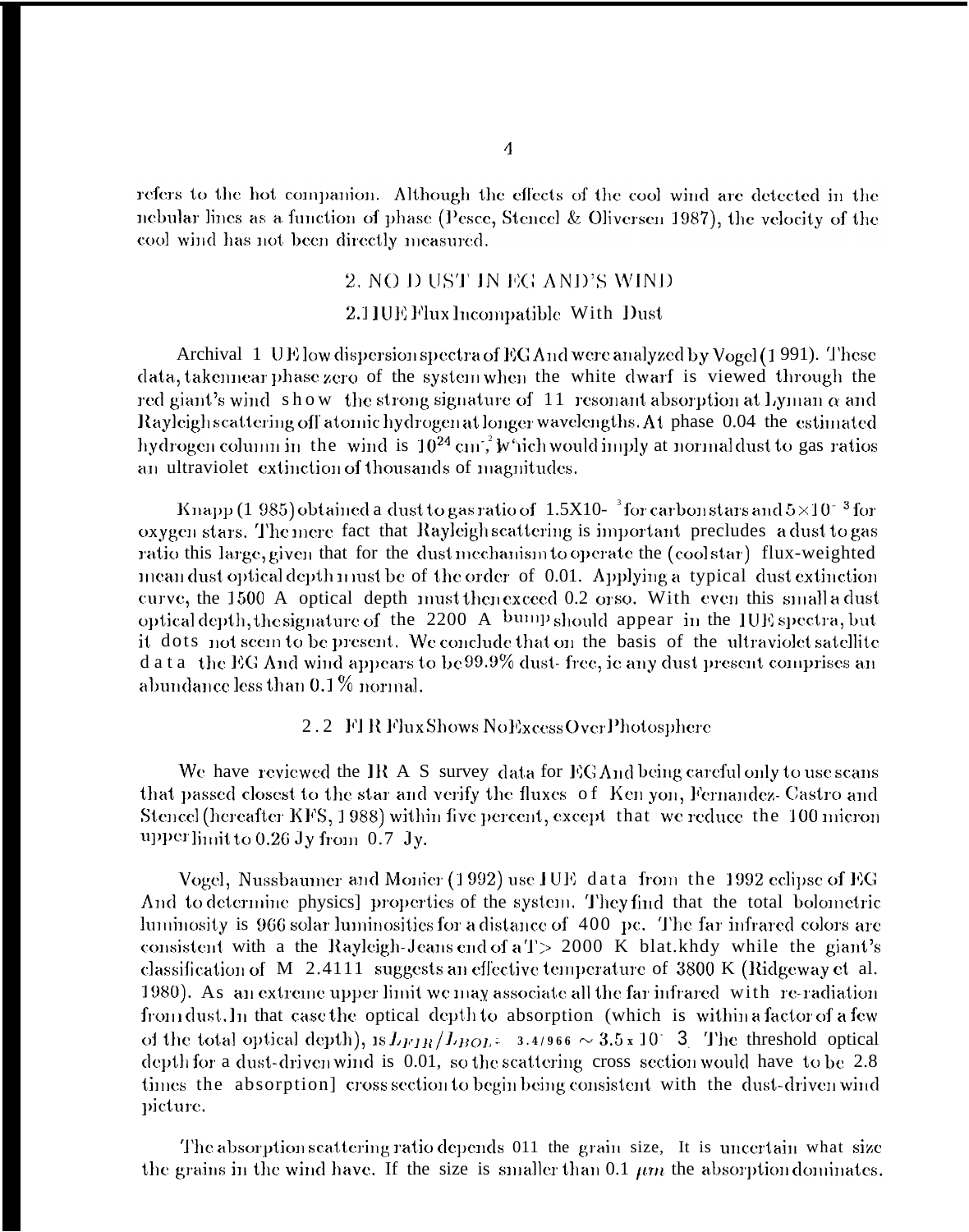Although the grain size can be as big as  $0.3 \ \mu m$  (Snow, Buss, Gilra & Swing (1987), most grain sizes are  $\sim 0.05 \ \mu m$  (Netzer & Elizur 1993), Larger grains would drift very fast reducing their space density. In addition the high drift would cause sputtering of the grains (Drain & Salpeter 1979).

We thus conclude that it is a stretch to make the dust-driven wind model work for EG And based on the far infrared fluxes, and thus that the model as presently formulated is not a plausible candidate for the wind mechanism of this star.

## 3. ALTERNATIVE WIND MECHANISMS FOR EG AND

The inherent problems in dust-radiation wind models, particularly the need for dust to form at both low temperatures and high densities, have lead to the search for alternative and/or additional mechanisms. Some of these include Alfven and sound waves (Hartmann & McGregor 1980), shocks driven by stellar pulsation (11 owen 1988), 'stochastic winds' driven by the accumulative effect of random shocks (Cuntz 1992) and 'molecular winds' driven by radiation effects on molecular lines (Elitzur, B rown & Johnson 1989).

For Alfven waves to be effective requires mass loss rates higher than  $1x 10^{-7}$ , magnetic fields  $\geq$  10 Gains and a particular form of damping, as to reach the observed wind velocities (Hartman & MacGregor 1 980). Although polarization measurements have been carried out to determine the presence or absence of a magnetic field (Schulte-Ladbeck et al. 1990), the results for EG And are inconclusive. The observed polarization is small,  $\sim 0.2$ - 0,4 %, with a relative weak dependence 011 wavelength, i.e. could be due either to scattering or magnetic fields, and it may not be related to the giant star at all (Schulte-Ladbeck et al. 1990). A magnetic driven wind is not totally ruled out by the observations.

1 lausible evidence of non-magnetic processes (i.e. sound waves or shocks waves driven by pulsation) taking place in M giants has been recently published (Judge ct. al 1993). Although the stars in question have circumstellar envelopes, it was determined from the profiles of their Mg 11 and Ca II lines that chromospheric activity took place below the circumstellar matter. This suggests that the acoustic or hydrodynamic processes alone may drive the wind and mass loss observed (for details see Judge & Stencel 1991; Cuntz  $1990$ ).

A less explored scenario is the effect of the radiation 011 molecular lines. This mechanism has been considered as a way to produce a subsonic wind near the photosphere that carries mass up to coder regions where dust can form. Detailed numerical models using line opacities of CO,  $H_2O$  and OH (see e.g. Maciel 1975, 1977; Elitzur, Brown & Johnson 1 989) have been relatively successful in initiating the wind.

The transfer of momentum from the radiation field to the gas via line absorption has been calculated in detail for massive early type stars, where UV resonant lines are very efficient (see e.g. Cassinelli & Castor 1973). An order of magnitude of the effect can be obtained, for instance, by comparing the relative fraction of stellar flux necessary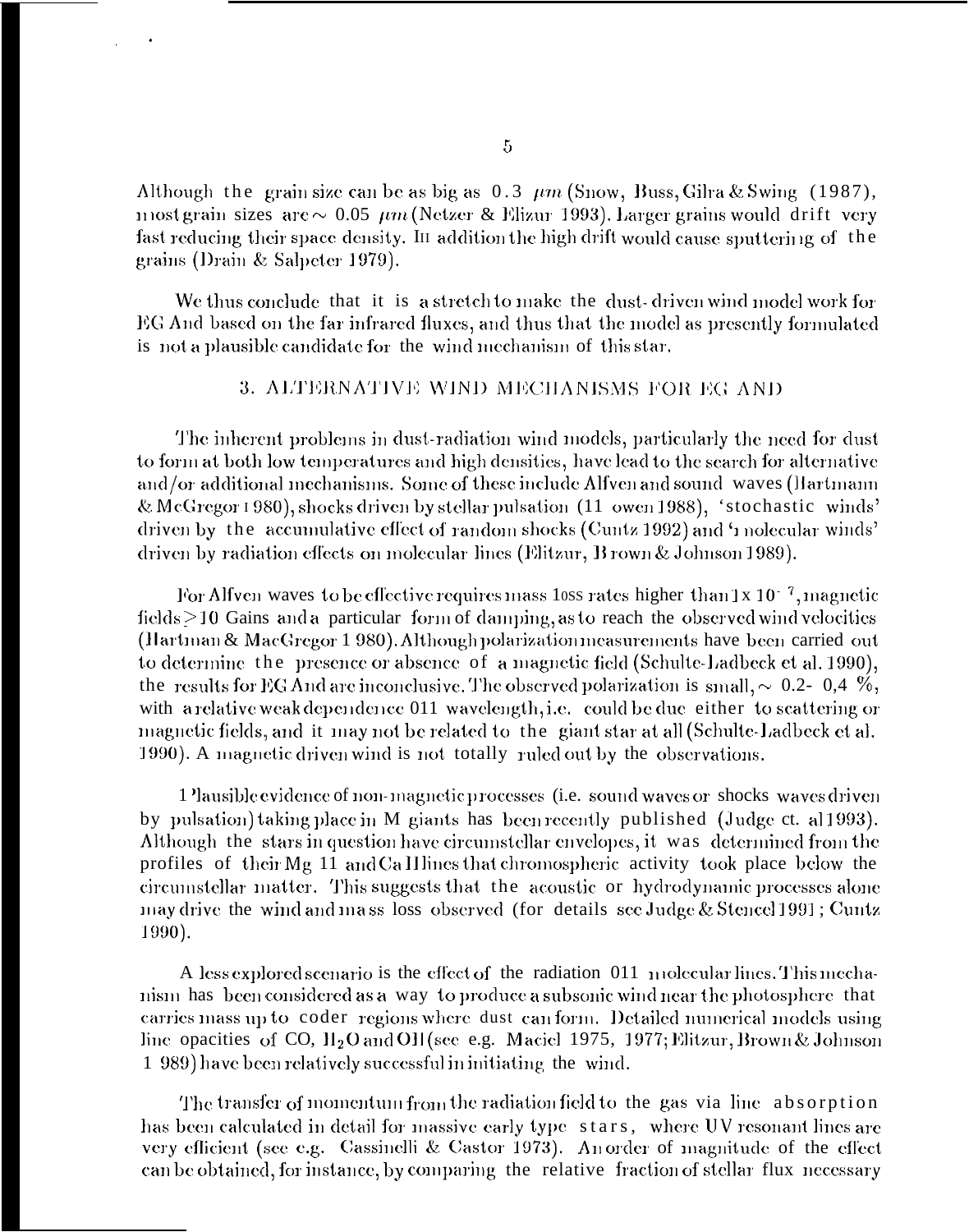to accelerate the flow using the same argun ent as presented in the Introduction for a continuous absorption process.

As for the case of dust absorption one obtains the result that if molecular lines can trap a hundredth of the stellar luminosity, they can in principle drive the cool wind. If the molecular opacity increases in such a way that the radiation pressure force is less than gravity at low altitudes where the flow is subsonic, but then becomes great enough to exceed gravity above some critical radius, then a consistent wind solution will exist (M arlborogh and Roy, 1970, Cassinelli and Castor, 1973). Given that  $kT$  rapidly decreases below the dissociation energy of common nolecules as one noves outward from the continuumforming photosphere, this possibility remains open. Strong CO absorption features are clearly seen in the 2 micron spectrum of EG And (Schild, Boyle & Schmid 1992).

This work was supported in part by the NASA Long Term Space Astrophysics Program through a contract with the Jet Propulsion Laboratory of the California Institute of Technology. We thank Robert Stencel for stimulating discussion about dust and winds of symbiotic stars; and Peter Garnavich for his comments 011 polarization in symbiotic stars. R.D. is supported by the Swiss National Foundation.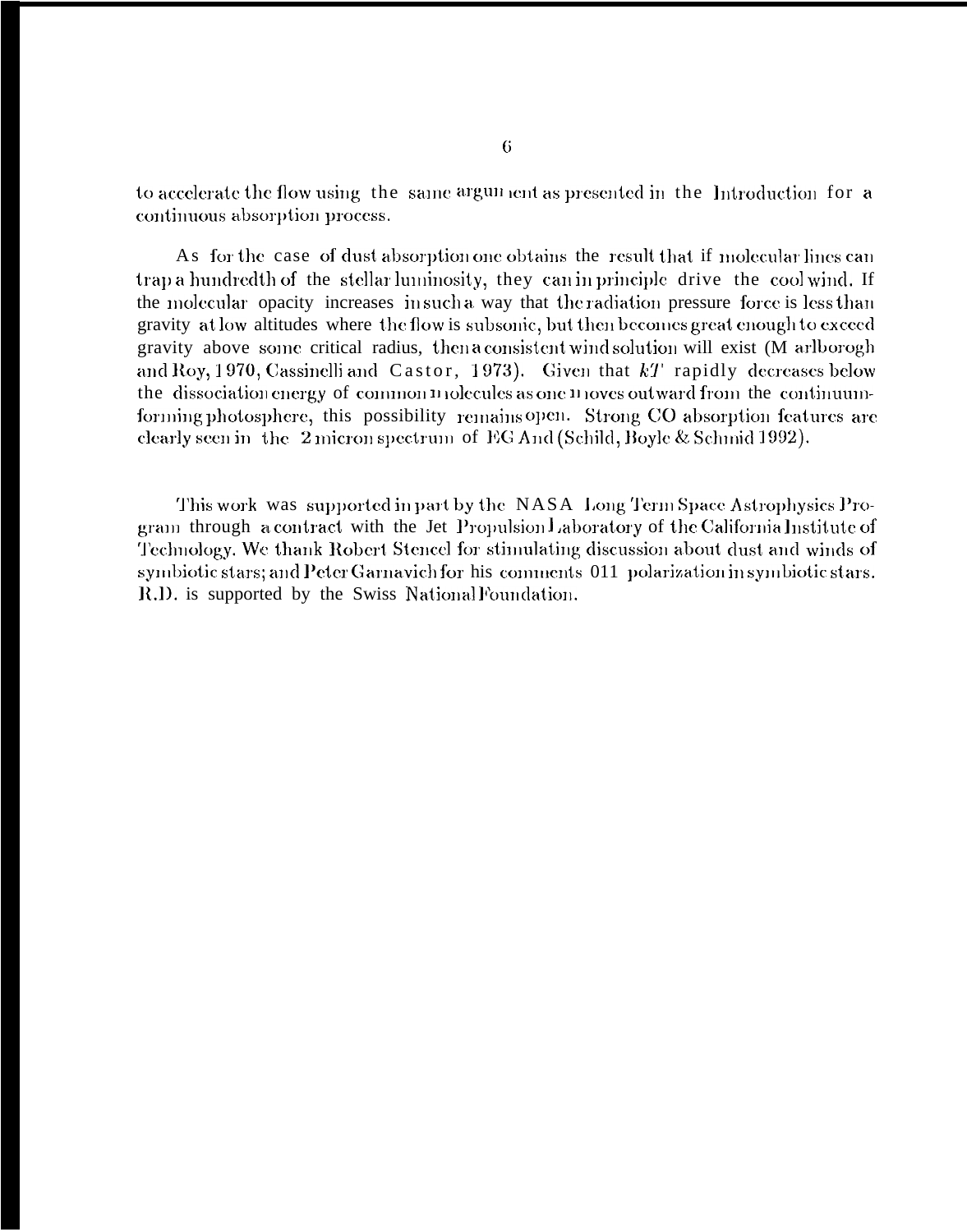#### **REFERENCES**

- Berruyer, N. 1991, A&A, 249, 181
- Bowen, G.H. 1988, ApJ, 329, 299
- Cassinelli, J.P., & Castor, J. 1.1973, ApJ, 179, 189
- Cuntz, M. 1990, ApJ, 349, 141.
- Cuntz, M. 1992 in "Seventh Cambridge Workshop on Cool Stars, Stellar Systems, and the Sun", eds M.S. Giampapa and J. A, Bookbinder, AS]', 26,383
- Drain, I].'J'., & Salpeter, E. E. 1979, ApJ 231, 77
- Elitzur, M., Brown, J. A., & Johnson, H. R. 1989, ApJ 341, L95
- Gail, 11.1'., & Sedlmayr, E. 1987, A&A 177, 186
- Goldreich, 1'., & Scoville, N. 1976, ApJ 205, 144
- Hartmann, L, & MacGregor, K.B. 1980, ApJ, 242, 260
- Judge, P.G. 1992 in "Seventh Cambridge Workshop 011 Cool Stars, Stellar Systems, and the Sun", eds M.S. Giampapa and J. A. Bookbinder, ASI', 26, 403
- Judge, 1'. G., and Stencel, R. E. 1991, ApJ 371, 357
- Judge, 1'. G., Luttermoser, D. G., Neff, 1). I L., Cuntz, M., & Stencel, R. E. 1993, AJ, 105, 1973
- Knapp, G.R., 1985, ApJ, 293, 273
- Knapp, G.R., 1986, ApJ, 311, 731
- Kwok, S. 1975, ApJ, 198, 583
- Lafon, J. P.J. & Berruyer, N. 1991, A&AR. 2, 249
- Linsky, J. L. 1984 in "Mass Loss from Red Giants", ASS], vol 17, eds M. Morris and B. Zuckerman (D.Heidel), p-31
- Maciel, W.J. 1975, A&A, 48, 27
- Maciel, W.J.1977, A&A, 57, 273
- MacGregor, K. B., & Stencel, R. E. 1992, ApJ, 397, 644